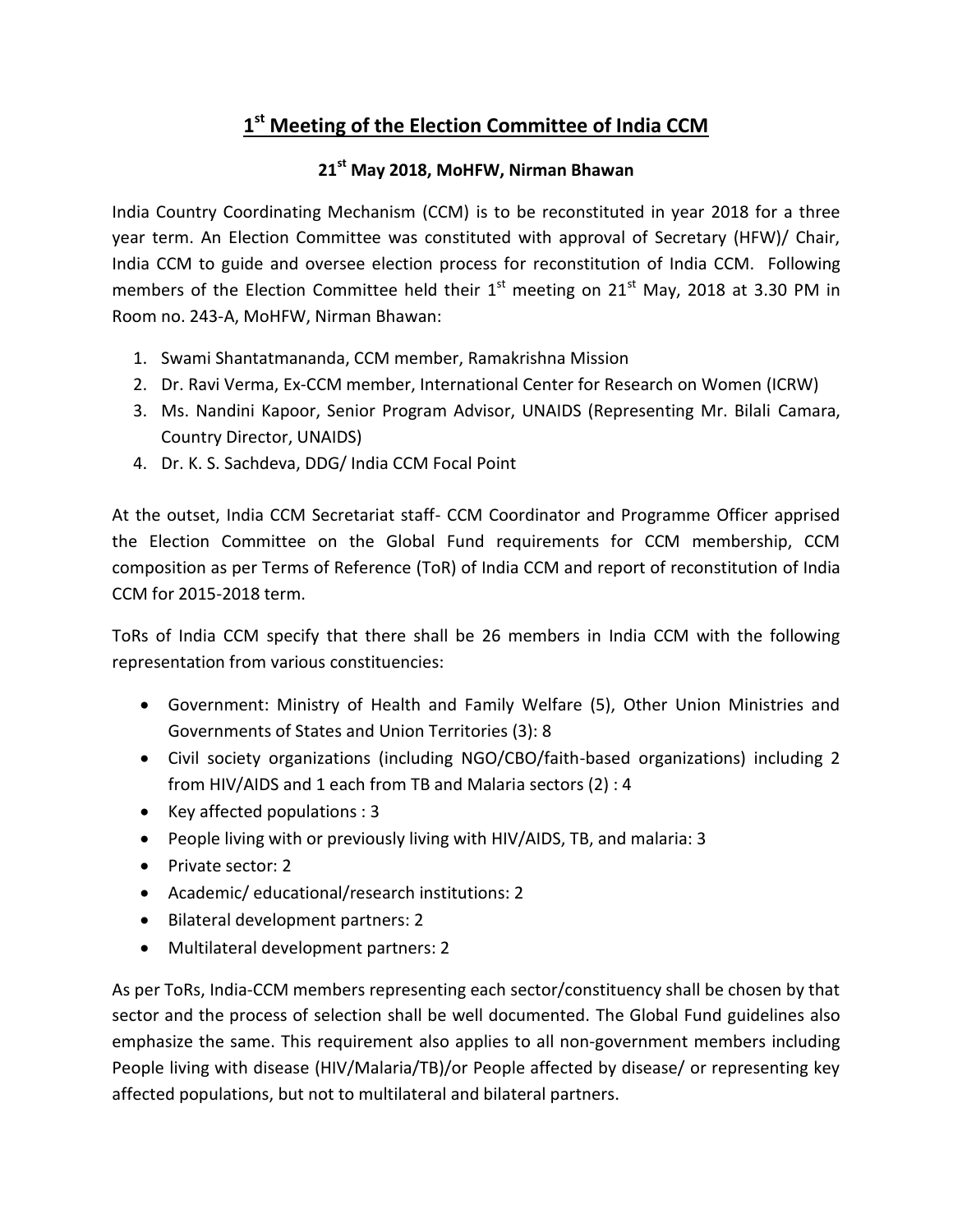The committee enquired about the process of CCM reconstitution adopted during last term 2015-2018. It was explained that s(e)lection of CCM members was done by their own sector/ constituency in accordance to ToRs of India CCM. Government and Academic/research organization positions were nominated by Secretary (HFW) Chair, India CCM. Bilateral and multilateral partners also adopted their own selected process and shared the documented evidence. For HIV constituency seats, a meeting of caucus group representing stakeholders from CSO/KAP/PLHIV networks or groups was organized to orient them on CCM membership protocols. Subsequently, Caucus group members facilitated s(e)lection of representative from their respective constituencies. For Malaria and Tuberculosis due to unavailability of active KAP or PLWD networks like HIV sector, Civil society organizations working in the area of Malaria and TB occupied KAP/PLWD position in the CCM.

The Election Committed discussed that their mandate is to oversee elections of civil society organizations (4 seats), Key affected populations (3 seats) and Persons affected with diseases(3 seats) since selection processes of government constituency, bi/multilateral development partners and private sector members are clear and well defined. The committee opined that during last term 2015-2018, CCM election for CSO/KAP/PLWD seats was undertaken in a fair manner. Similar processes may be adopted for upcoming election with focus on involvement of more networks/groups working for HIV and for TB and Malaria. Civil Society Organizations working for affected communities may be engaged and considered for KAP/PLWD positions.

Election Committee made following recommendations with respect to CSO/KAP/PLWD elections of India CCM for the upcoming term (2018-2021):

- 1. India CCM Secretariat to hold meetings of caucus group for HIV and CSOs working for Malaria and TB affected populations to orient them on CCM reconstitution/election guidelines. Subsequently, these groups/networks may conduct elections within their own constituency to select members for CCM. UNAIDS was requested to support India CCM secretariat in facilitating these meetings. Ms. Nandini Kapoor agreed and asked India CCM secretariat to send a formal request to UNAIDS.
- 2. To disseminate CCM reconstitution information widely and to enhance involvement of more CSO/PLWD/KAP networks or groups related to HIV/TB/Malaria in the election process, committee suggested putting up advertisement on CCM/MoHFW/NACO/CTD and NVBDCP websites inviting expression of interest from CSO/KAP/PLWD for CCM membership.
- 3. All members interested for CCM membership shall provide their letter of intent. India CCM secretariat to develop an eligibility criteria format seeking intent for membership,